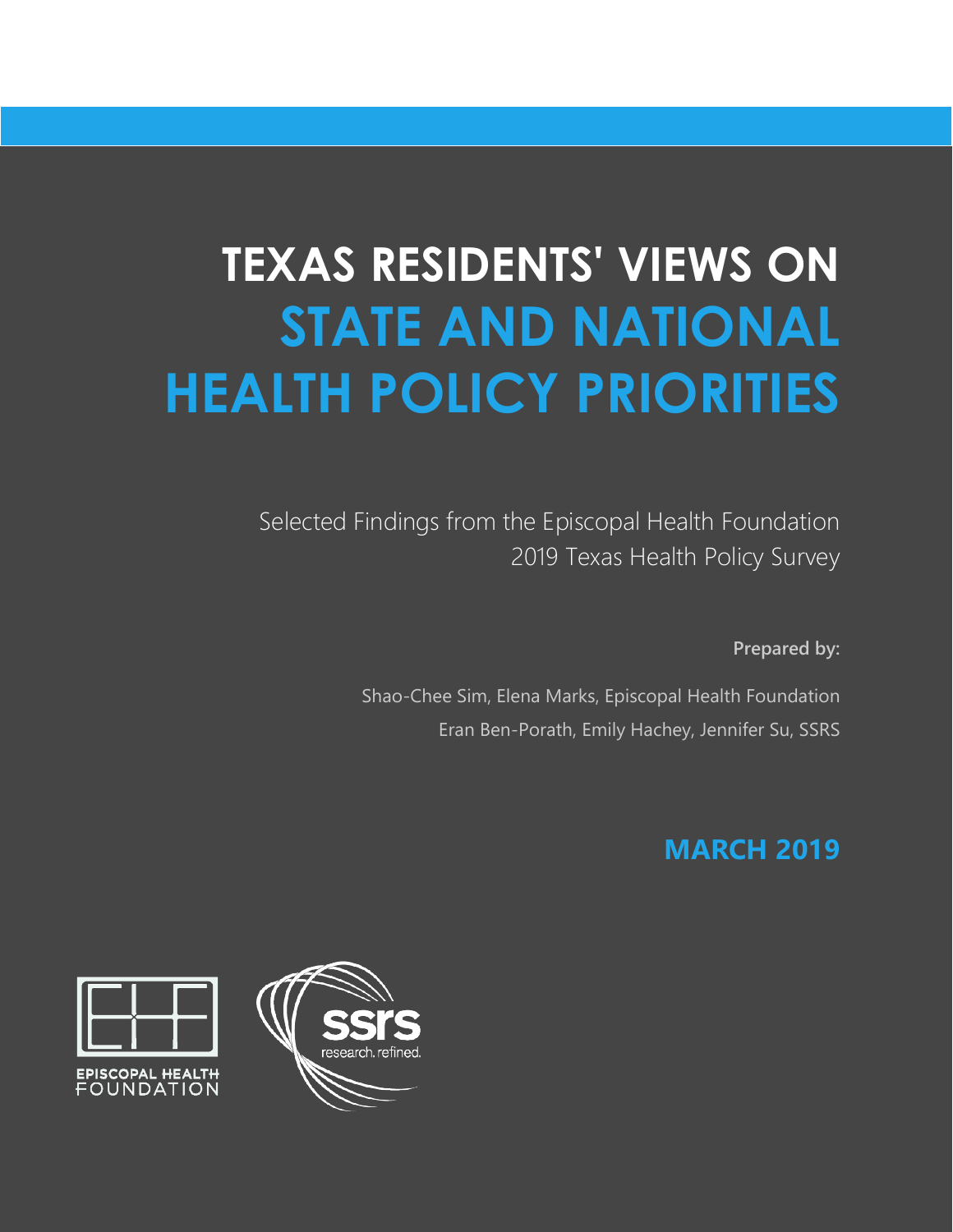# <span id="page-1-0"></span>**CONTENTS**

| TEXANS DIVIDED IN VIEWS OF AFFORDABLE CARE ACT, SHARP PARTISAN DIFFERENCES  12 |  |
|--------------------------------------------------------------------------------|--|
|                                                                                |  |
|                                                                                |  |
|                                                                                |  |
|                                                                                |  |
|                                                                                |  |

Citation: Sim, S., Marks, E., Ben-Porath, E., Hachey, E., Su, J. (2019). *Texas Residents' Views on State and National Health Policy Priorities*. Retrieved from: [http://www.episcopalhealth.org/en/research/health](http://www.episcopalhealth.org/en/research/health-policy-research-reports)[policy-research-reports](http://www.episcopalhealth.org/en/research/health-policy-research-reports)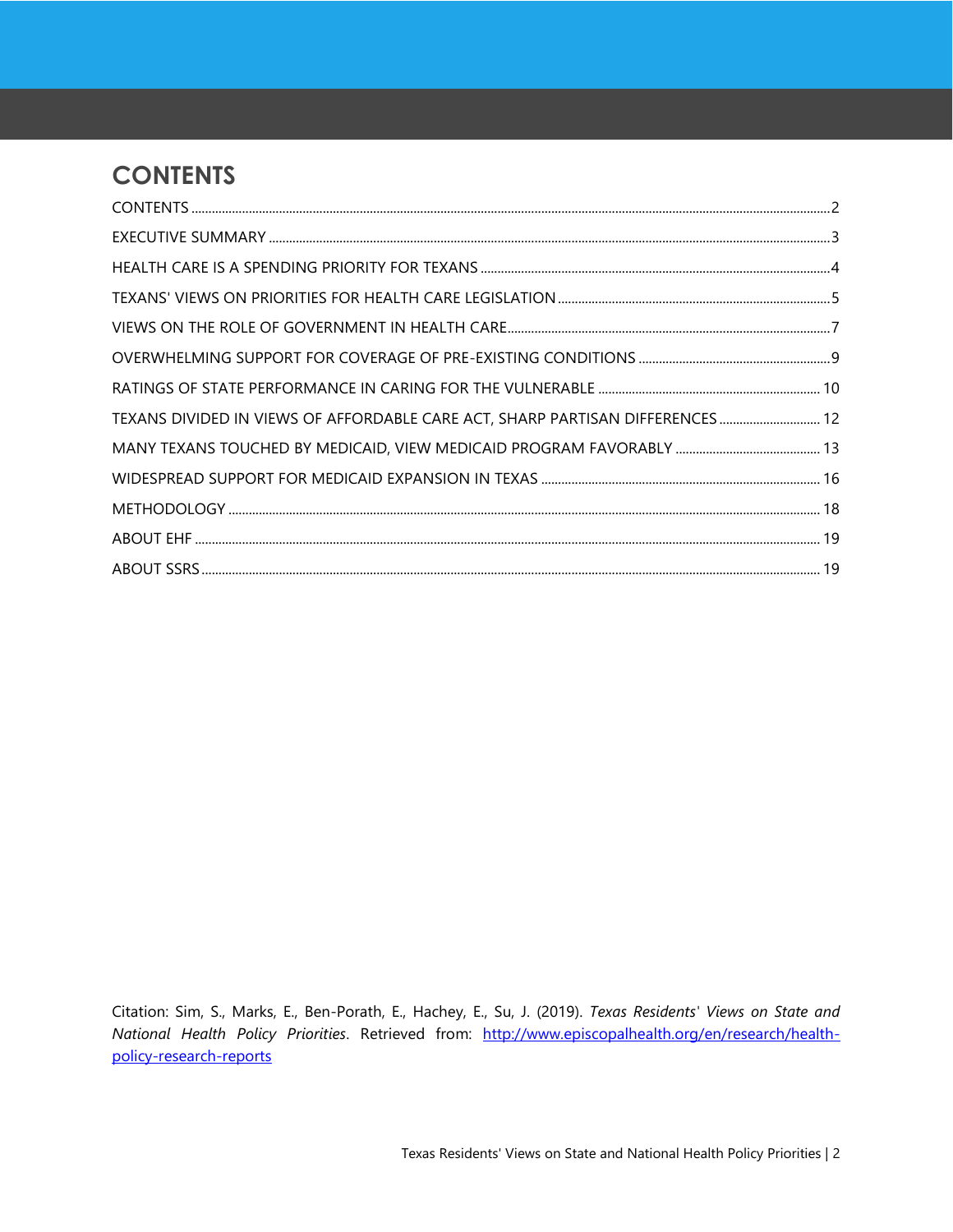### <span id="page-2-0"></span>**EXECUTIVE SUMMARY**

Texas has the unique challenge of addressing health for a large, diverse population. From big cities to rural counties, Texans are diverse in income, race, ethnicity, and immigration status. The state has more uninsured residents than any other U.S. state. Together, these factors pose a serious challenge to policy makers across Texas. In the **2019 Texas Health Policy survey**, Episcopal Health Foundation and SSRS wanted to know Texans' opinions on a variety of state and national health policy issues. This is the second iteration of a public opinion study that was previously conducted by the Kaiser Family Foundation and the Episcopal Health Foundation in 2018.

The new survey shows that Texans today say that health care is a priority and an overwhelming majority (91%) say they believe state government should play a role in making sure the health care system works well. Texans also voiced sweeping support for protections for people with pre-existing conditions. Nearly nine in 10 residents (88%) say they think health insurance companies should be required to provide coverage for people who have pre-existing health conditions.

When asked how the state government should prioritize its spending, more than half of Texans (54%) would support the state government increasing its spending on health care programs. The share of Texans who want increased state spending on health care is on par with those who want increased funding for public safety (54%) and infrastructure (53%), but less than the percentage who think the state should increase funding of public education (69%). When it comes to health priorities for the state legislature, the majority of Texans named lowering the cost of prescription drugs (60%), lowering the amount Texans spend on health care (59%), increasing access to health insurance (57%), increasing funding for mental health programs (53%), and reducing maternal mortality (51%) as top priorities.

Texans are evenly divided in their views of the Affordable Care Act (ACA). Many report a connection to Medicaid and seven in 10 Texans today have a favorable opinion of Medicaid. As in 2018, a majority of Texans (59%) say the state is not doing enough to make sure low-income adults are getting the health care they need. There is also widespread support for Medicaid expansion. When asked whether they think Texas should keep Medicaid as it is today or expand it to cover more low-income uninsured people, nearly twothirds (64%) support expansion, compared with about a third who would rather keep the current program as is (31%).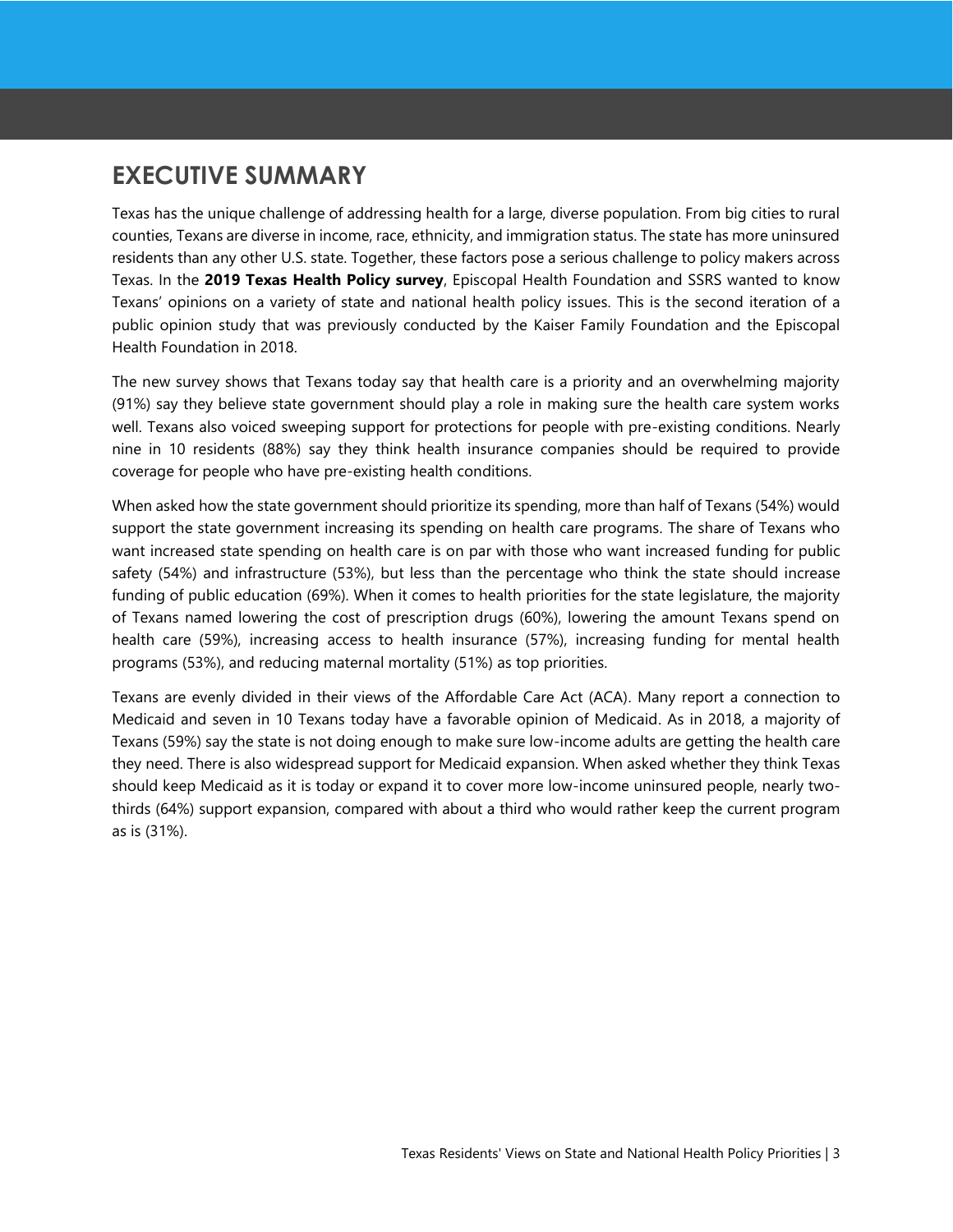# <span id="page-3-0"></span>**HEALTH CARE IS A SPENDING PRIORITY FOR TEXANS**

The Texas state government has many competing fiscal responsibilities to consider each year, including health care, public education, infrastructure, welfare programs, and public safety. When asked how the state government should prioritize its spending, more than half of Texans (54%) would support the state government increasing its spending on health care programs. One in 10 residents (13%) say the state should decrease its spending on health care programs and about one quarter (27%) think state funding of health care programs should be kept at their current levels. The share of Texans who want increased state spending on health care is on par with those who want increased funding for public safety (54%), such as police and fire prevention services, and infrastructure (53%), such as maintaining roads and bridges, but significantly less than the share who think the state should increase funding of public education (69%). Transportation and welfare programs find less public support for increased funding, although four in 10 residents favor maintaining state funding for these two issues at their current levels (Chart 1).



*Note: Some items asked of half sample. Don't know/Refused responses are not shown.*

Current findings are unchanged from public sentiment on these issues in the 2018 survey. Increased funding for health care programs, public safety, and infrastructure still finds support among a majority and has not unseated calls for increased state spending for public education as the top funding priority for the Texas state legislature.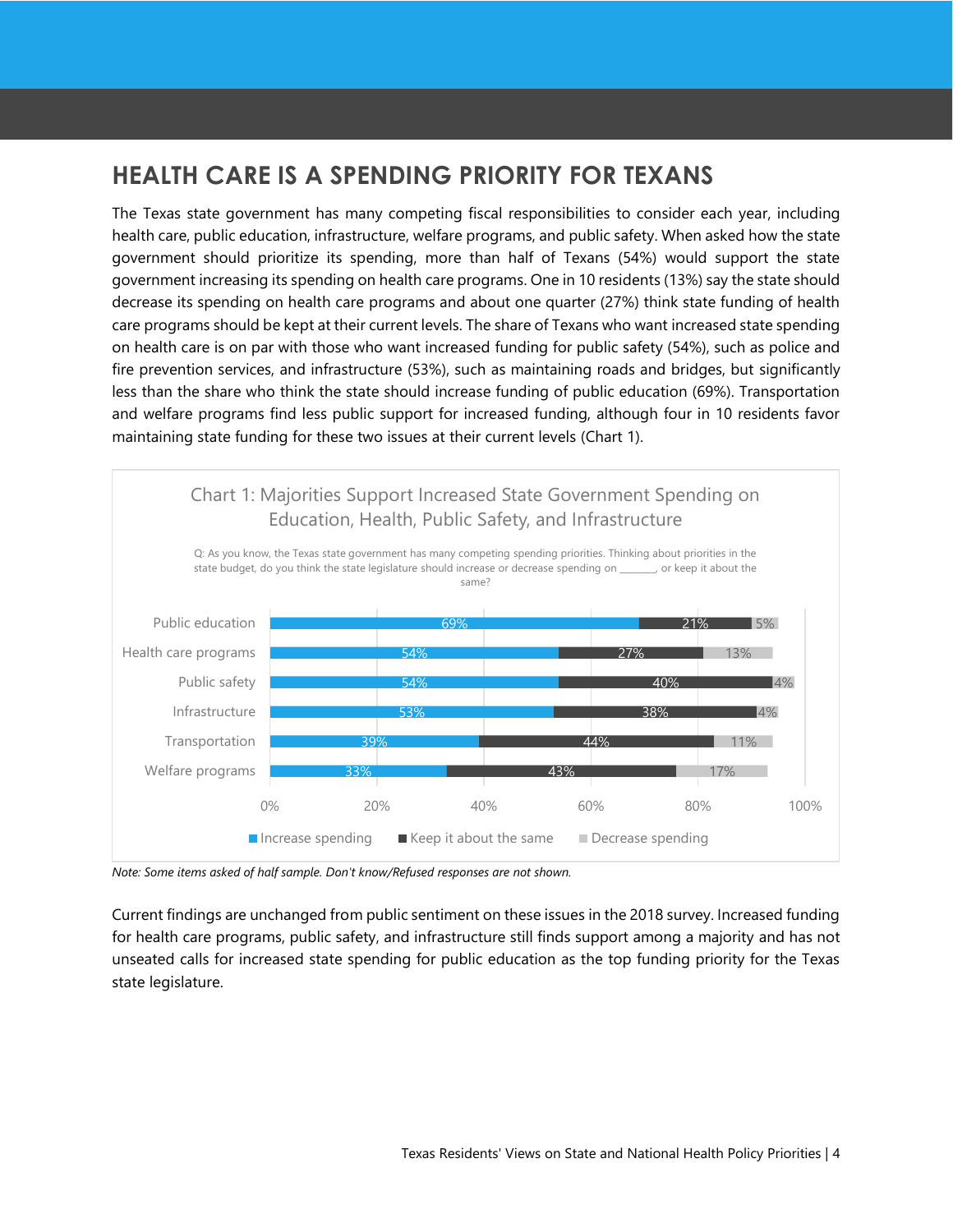Demographically, some Texans are more likely than others to support increased state spending on health care programs, specifically women, young adults (age 18-29), black adults, Democrats, and those with at least some college education. Generally, most residents are opposed to the idea of reducing spending on health care, but Republicans (18%) and those with no college education (17%) are more likely than their counterparts to say there should be less state funding for health care programs. As was the case in the 2018 survey, white and Hispanic adults, Republicans, and those with no college education are more likely to be in favor of keeping state spending on health care programs at current levels (Table 1).

|               | <b>GENDER</b> |     | <b>AGE</b>   |              |              | <b>RACE/ETHNICITY</b> |      |              | <b>PARTY ID</b> |     |     | <b>EDUCATION</b> |                    |              |               |
|---------------|---------------|-----|--------------|--------------|--------------|-----------------------|------|--------------|-----------------|-----|-----|------------------|--------------------|--------------|---------------|
|               | M             |     | $18 -$<br>29 | $30 -$<br>49 | $50 -$<br>64 | $65+$                 | Wht. | <b>Black</b> | Hisp.           | Dem | Ind | Rep              | <b>No</b><br>coll. | Some<br>coll | Coll.<br>grad |
| Increase.     | 49%           | 60% | 65%          | 52%          | 54%          | 47%                   | 48%  | 70%          | 55%             | 71% | 58% | 38%              | 47%                | 57%          | 62%           |
| Keep the same | 30%           | 25% | 23%          | 27%          | 26%          | 35%                   | 31%  | 18%          | 28%             | 17% | 28% | 37%              | 31%                | 24%          | 24%           |
| Decrease      | 15%           | 11% | 8%           | 15%          | 16%          | 12%                   | 13%  | 12%          | 14%             | 9%  | 9%  | 18%              | 17%                | 12%          | 8%            |
| DK/Refused*   | 7%            | 4%  | 5%           | 6%           | 4%           | 7%                    | 8%   | 1%           | 3%              | 2%  | 4%  | 7%               | 5%                 | 6%           | 6%            |

**Table 1: Views on State Spending for Health Care by Key Demographics**

*\*Don't know/Refused*

Since the May 2018 survey, support for increased state funding of health care programs has gone up among young residents age 18-29 and Hispanic adults. Compared with 2018, fewer seniors (age 65 or older) today (47%) want to see increased spending on health care programs and instead tend to favor maintaining current spending (35%) or decreasing it (12%), more so than they expressed about a year ago. Though not rising to the level of statistical significance, these figures illustrate a directional shift in opinion among seniors.

### <span id="page-4-0"></span>**TEXANS' VIEWS ON PRIORITIES FOR HEALTH CARE LEGISLATION**

Texans were asked about different priorities for the state legislature when it comes to health care in the Lone Star State. At least half of adults viewed all issues as important, with all but one issue ranked as important by three-quarters or more Texans.

Tied for the most important are two cost-saving measures: lowering the cost of prescription drugs and lowering the amount individuals pay for health care, each rated by six in 10 adults as a top priority for the state legislature. Rounding out the top three is increasing access to health insurance (57% say it is a top priority). A majority of Texans also think it is a top priority for the state to focus on increasing funding for mental health programs (53%) and reducing maternal mortality (51%). Almost half say that improving access to hospitals for rural residents and expanding Medicaid is a top priority (46% each). Four in 10 Texans who say dealing with the state's prescription drug addiction epidemic (42%) or increasing women's access to family planning services and contraception (40%) are top priorities. Finally, just 26 percent of Texans say that decreasing state spending on health care should be a top priority for the state legislature. In contrast, 32 percent of Texans say the state should not decrease health care spending (Chart 2).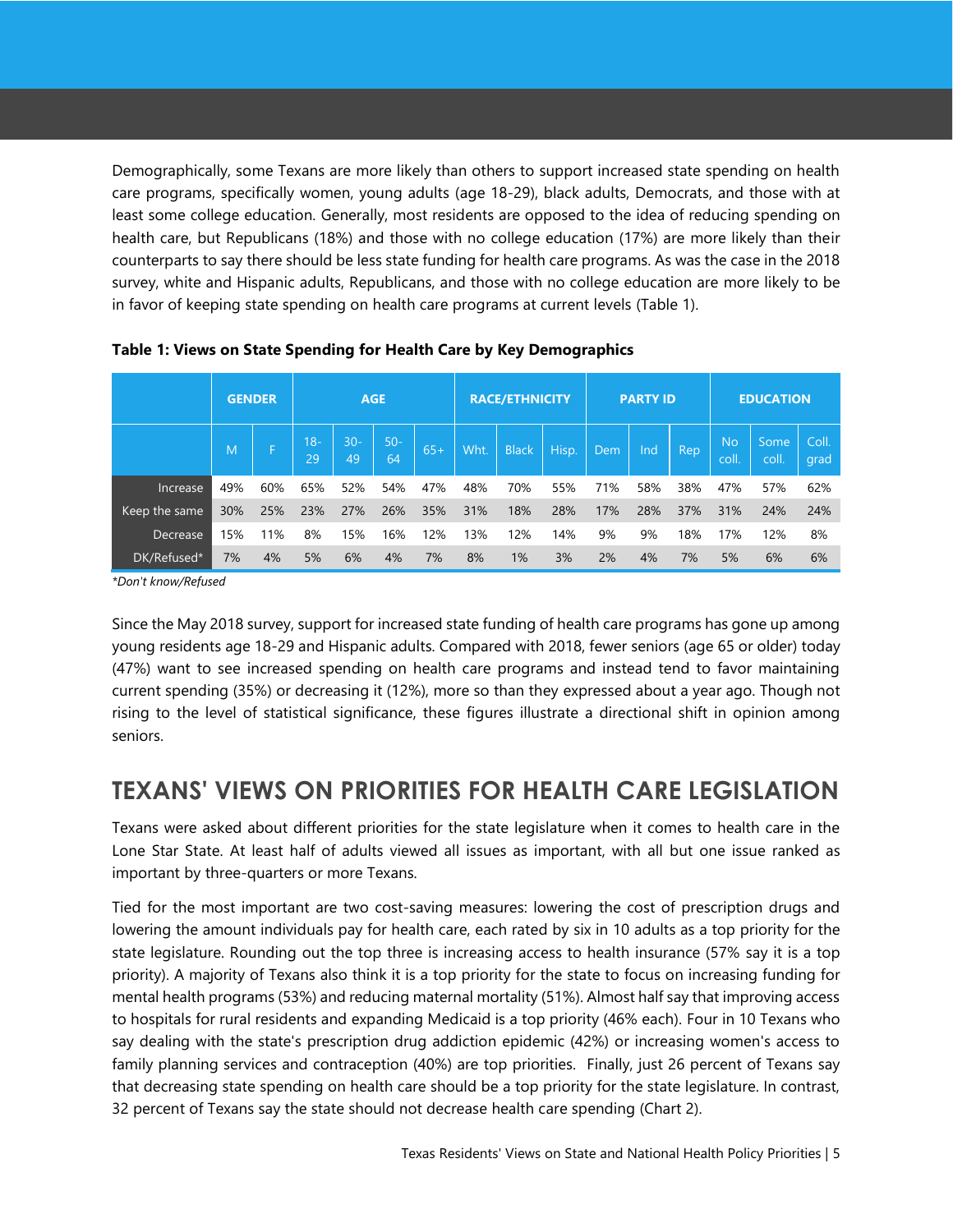

*Note: Some items asked of half sample. Don't know/Refused responses are not shown. Question wording abbreviated. See topline for full question wording.*

There are some notable gender and income differences that emerge among Texans in this year's study about how they think the state legislature should juggle health care priorities. This year, women are more likely than men (65% v. 53%) to say that lowering the amount that individuals pay for health care should be a top priority for the state; no such gender divide was seen in the 2018 study. Women today are also more likely than men to consider lowering the cost of prescription drugs (66% v. 54%) to be a top priority, although they still were directionally more likely than men to hold this view in 2018 (59% v. 53%).

The 2019 survey also finds growth over the past year or so in the share of Texans with incomes below 138% FPL (Federal Poverty Level) who say lowering the amount individuals pay for health care (66%), increasing access to health insurance (64%), and increasing funding for mental health programs (60%) should be top priorities for the Texas state government (Table 2).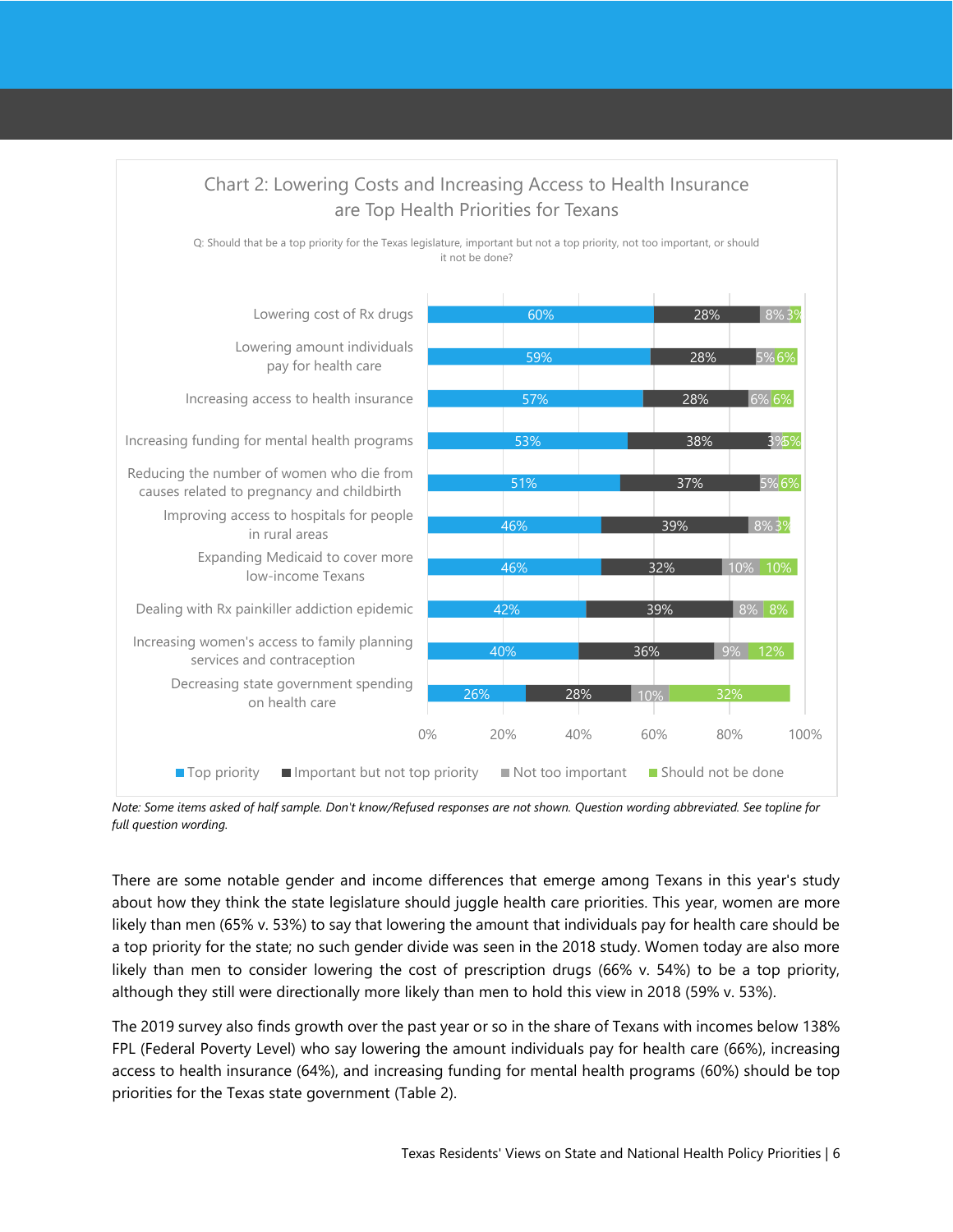#### **Table 2: Views on Top Priorities Among Texans Below 138% FPL**

| <b>Texans below 138% FPL</b><br>$(n=169)$ | <b>LOWERING AMOUNT</b><br><b>INDIVIDUALS PAY FOR</b><br><b>HEALTH CARE</b> | <b>INCREASING ACCESS TO</b><br><b>HEALTH INSURANCE</b> | <b>INCREASING FUNDING</b><br><b>FOR MENTAL HEALTH</b><br><b>PROGRAMS</b> |
|-------------------------------------------|----------------------------------------------------------------------------|--------------------------------------------------------|--------------------------------------------------------------------------|
| Top priority                              | 66%                                                                        | 64%                                                    | 60%                                                                      |
| Important but not top priority            | 24%                                                                        | 27%                                                    | 33%                                                                      |
| Not too important                         | 5%                                                                         | 3%                                                     | 2%                                                                       |
| Should not be done                        | 4%                                                                         | 5%                                                     | 5%                                                                       |
| Don't know/Refused                        | 1%                                                                         | 1%                                                     | $*%$                                                                     |

### <span id="page-6-0"></span>**VIEWS ON THE ROLE OF GOVERNMENT IN HEALTH CARE**

Overall, strong majorities of Texans think that the state and federal governments have a role to play in making the health care system work. Eight in 10 (82%) say Washington should play a major or minor role in making sure the health care system works. Nine in 10 (91%) say the same of state governments, highlighting the public's view that a functioning health care system is an even more pertinent role for individual states than the federal government (Chart 3).



*Note: Don't know/Refused responses are not shown.*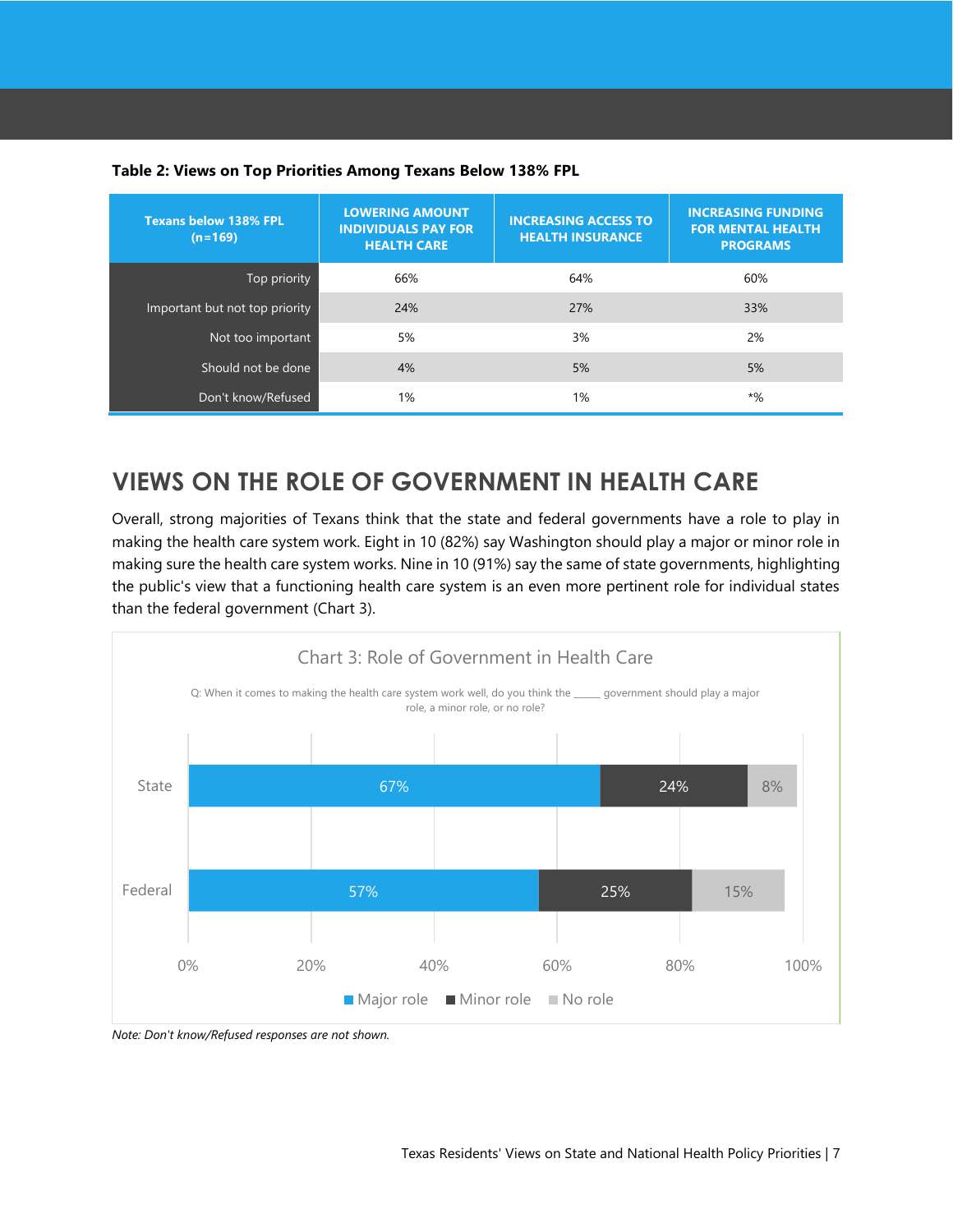Opinions on the role of government often correspond with partisanship, with Republicans more often of the belief that government should have a reduced role and Democrats more often of the belief that government has a large responsibility to serve the public's needs. When it comes to government and health care, the survey finds these partisan views are firmly in place. Three-quarters or more of Democrats say that the federal government (75%) or state government (79%) should play a major role in making the health care system work well, significantly higher than Republicans who say the same about Washington (34%) or state involvement (56%) (Table 3a). In contrast, Republicans are much more likely to be of the opinion that the federal government (29%) and state government (12%) should play no part in ensuring the proper functioning of the health care system.

Beyond political party affiliation, Texans differ by gender, age, race/ethnicity, immigrant status, and income level when it comes to their views about government's responsibility related to the health care system. Women, younger adults, black and Hispanic residents, foreign-born Texans, and lower-income residents are more likely to believe government's role in the health care system should be a major one (Tables 3a/3b).

| % who say<br>government should<br>play a major role | <b>TOTAL</b> |      | <b>PARTY ID</b> |      |     | <b>GENDER</b> | <b>AGE</b> |           |           |       |  |
|-----------------------------------------------------|--------------|------|-----------------|------|-----|---------------|------------|-----------|-----------|-------|--|
|                                                     |              | Dem/ | Ind             | Rep. | M   | F             | $18 - 29$  | $30 - 49$ | $50 - 64$ | $65+$ |  |
| Federal                                             | 57%          | 75%  | 59%             | 34%  | 53% | 62%           | 62%        | 59%       | 55%       | 51%   |  |
| <b>State</b>                                        | 67%          | 79%  | 69%             | 56%  | 63% | 71%           | 67%        | 68%       | 66%       | 65%   |  |

**Table 3a: Views on Role of Government in Health Care System by Key Groups**

#### **Table 3b: Views on Role of Government in Health Care System by Key Groups (continued)**

| % who say<br>government should<br>play a major role | <b>TOTAL</b> |       | <b>RACE/ETHNICITY</b> |       |              | <b>IMMIGRANT</b><br><b>STATUS</b> | <b>INCOME</b>                      |                 |             |  |
|-----------------------------------------------------|--------------|-------|-----------------------|-------|--------------|-----------------------------------|------------------------------------|-----------------|-------------|--|
|                                                     |              | White | <b>Black</b>          | Hisp. | U.S.<br>born | Foreign<br>born                   | <b>Below</b><br>138%<br><b>FPL</b> | 138%-<br>$250+$ | 250%<br>$+$ |  |
| Federal                                             | 57%          | 42%   | 72%                   | 72%   | 52%          | 77%                               | 73%                                | 57%             | 46%         |  |
| <b>State</b>                                        | 67%          | 58%   | 78%                   | 77%   | 64%          | 77%                               | 78%                                | 73%             | 58%         |  |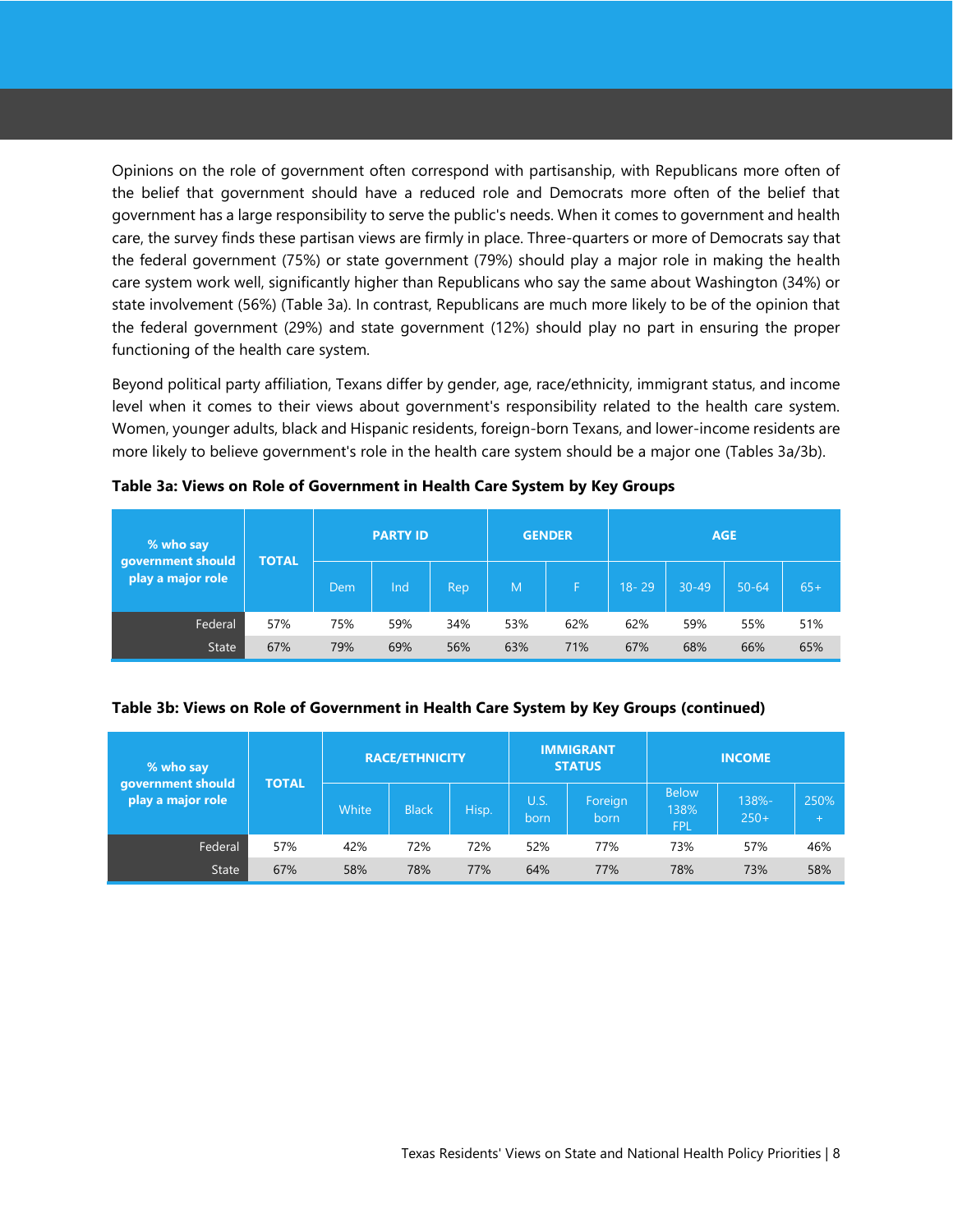# <span id="page-8-0"></span>**OVERWHELMING SUPPORT FOR COVERAGE OF PRE-EXISTING CONDITIONS**

The vast majority of Texans stand behind one of the cornerstones of the Affordable Care Act: prohibiting health insurance companies from denying coverage for those with pre-existing conditions. Nearly nine in 10 residents (88%) say that health insurance companies should be required to provide insurance to people with pre-existing health conditions. One in 10 (10%) disagree, and a fraction (2%) did not answer the question.

|                           | <b>Total</b> | <b>PARTY ID</b> |     |     | <b>GENDER</b> |     |       | <b>RACE/ETHNICITY</b> | <b>CHRONIC</b><br><b>CONDITION</b> |            |           |
|---------------------------|--------------|-----------------|-----|-----|---------------|-----|-------|-----------------------|------------------------------------|------------|-----------|
|                           |              | Dem             | Ind | Rep | M             | F   | White | <b>Black</b>          | Hisp.                              | <b>Yes</b> | <b>No</b> |
| Should be<br>required     | 88%          | 93%             | 89% | 82% | 84%           | 91% | 85%   | 94%                   | 88%                                | 94%        | 86%       |
| Should not<br>be required | 10%          | 6%              | 9%  | 16% | 13%           | 7%  | 13%   | 3%                    | 9%                                 | 5%         | 12%       |
| DK/Refused*               | 2%           | 1%              | 2%  | 2%  | 3%            | 2%  | 2%    | 3%                    | 3%                                 | 1%         | 2%        |

#### **Table 4: Views on Coverage for Pre-Existing Conditions by All Texans and Key Groups**

*\*Don't know/Refused*

Pervasive support for protections for those with pre-existing conditions crosses party lines, though there is still a partisan tilt when it comes to this matter. Nine in 10 Democrats and independents (93% and 89% respectively) think health insurance companies should be required to cover persons with pre-existing conditions, compared with 82 percent of Republicans who share this opinion. In contrast, Republicans are more likely than either Democrats or independents to say that insurance companies should not be required to cover pre-existing conditions (16% v. 6% Democrats and 9% independents).

In addition to differences by political parties, the survey finds modest differences by gender, race/ethnicity, and self-reports of a chronic health condition. By a 91 percent to 84 percent margin, women are slightly more likely than men to say coverage of pre-existing conditions should be mandatory for health insurance companies. Black Texans are also more likely than white residents to hold this view (94% v. 85%), while Hispanics fall right in the middle with 88 percent in support of this tenet. Nearly all those with a chronic condition or disability (94%) think health insurance companies should be compelled to provide coverage for pre-existing conditions, compared with 86 percent of those without a chronic condition or disability (Table 4).

In spite of this smattering of minimal demographic differences, at least 75 percent or more of Texans across all backgrounds - political, social, economic, or otherwise - strongly favor mandating that pre-existing conditions be covered by all health insurance carriers.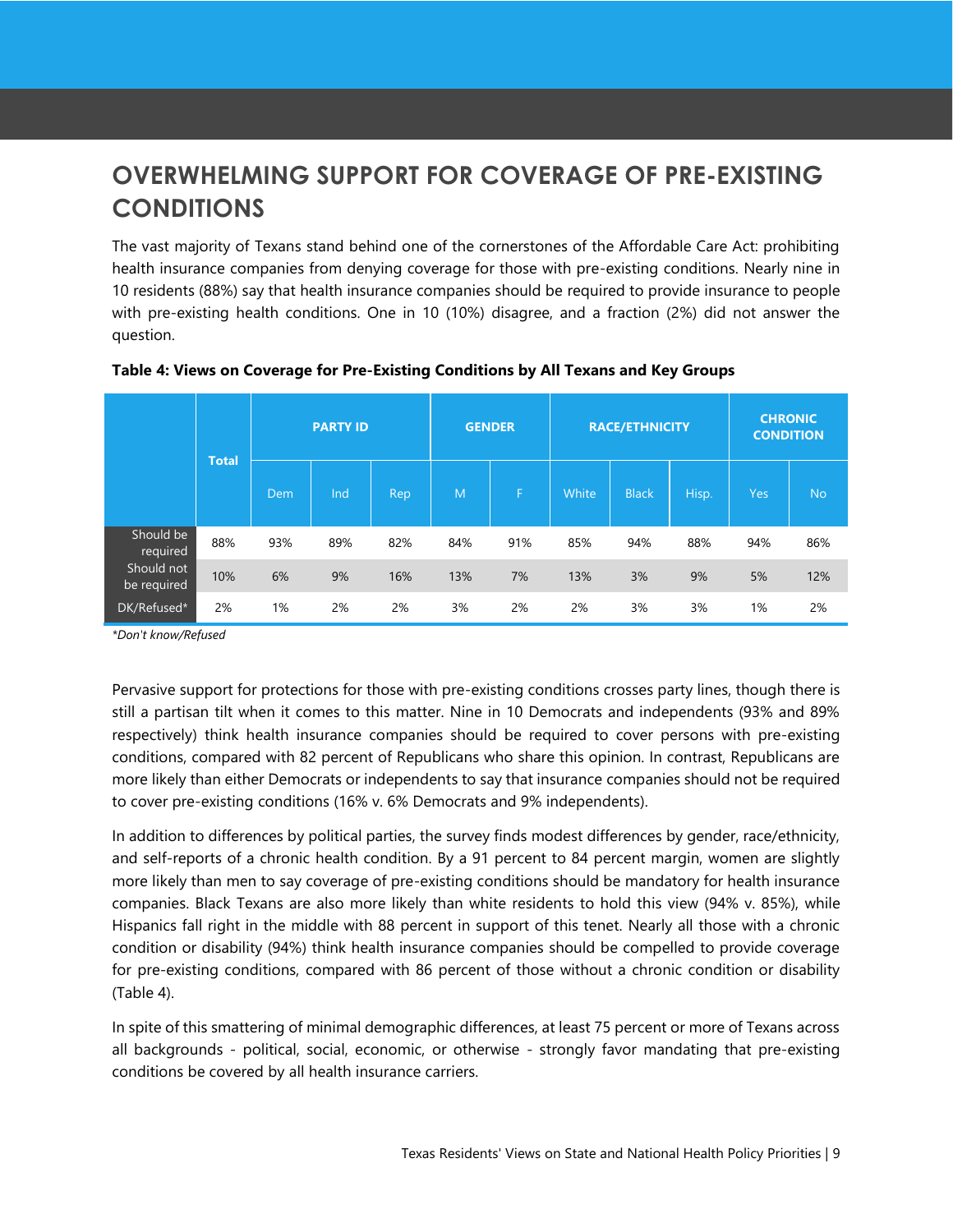# <span id="page-9-0"></span>**RATINGS OF STATE PERFORMANCE IN CARING FOR THE VULNERABLE**

At 19.6% uninsured residents under age 65, the Lone Star State holds the designation of U.S. state with the largest uninsured nonelderly population, $1$  highest among both states that have and have not expanded Medicaid. Texans in general are unaware of the fact that the state's share of uninsured people is higher compared to the average in other states. Fewer than three in 10 (28%) know that the uninsured population in Texas is higher compared to other states, 20 percent think it is lower in Texas, and a 37 percent plurality think Texas is about the same as the average in other states. These findings are similar to results from the 2018 survey.



*Note: Refused responses are not shown.*

l

Though most adults do not know that Texas has a proportionally higher share of uninsured than other states, there are some adults who seem more knowledgeable than others on this measure. College graduates (38%) and those who support Medicaid expansion in Texas (31%) are more likely than their counterparts to identify correctly that the state has a higher amount of uninsured than other states (Chart 4).

Texans report health care is a top priority and most see state governments playing a role in ensuring that the health care system works overall. However, there are groups within the state that have been more vulnerable to gaps in the health care system in the past: low-income adults, children, pregnant women, and

<sup>1</sup> Kaiser Family Foundation's report "Key Facts about the Uninsured Population," estimates based on analysis of the 2017 American Community Survey[: https://www.kff.org/uninsured/fact-sheet/key-facts-about-the-uninsured-population/](https://www.kff.org/uninsured/fact-sheet/key-facts-about-the-uninsured-population/)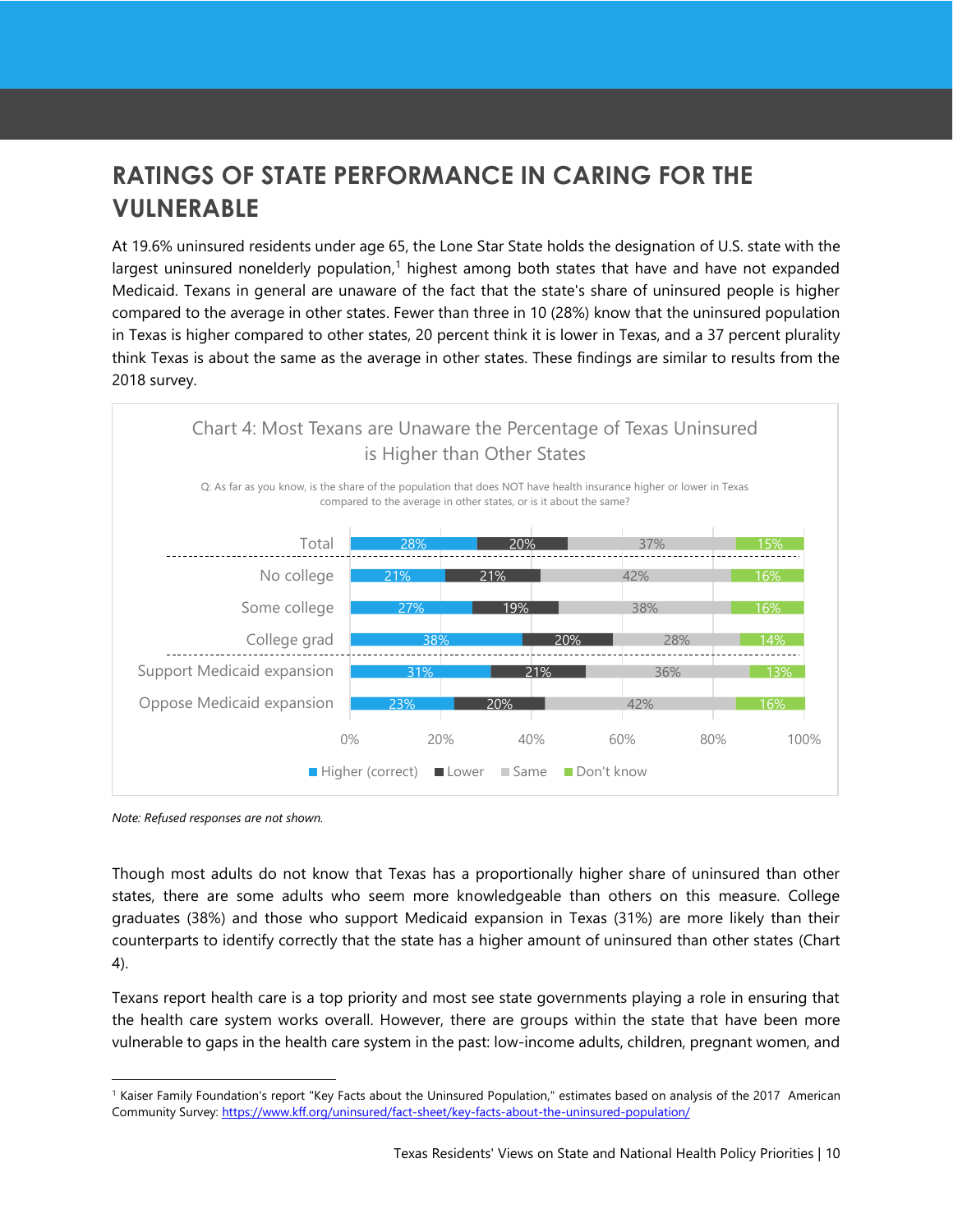immigrants. When asked whether the Texas state government was doing enough or not doing enough to make sure certain groups get the health care they need, a sizable share says that the Texas government is not doing enough for low-income adults (59%), almost twice as many (32%) as those who say the state is doing enough. Four in 10 Texas adults (42%) also think the state is not doing enough to ensure proper health care for its immigrant population, slightly more than the 37 percent who think the government is doing enough. Texans are more evenly divided in their ratings of the state government in ensuring adequate access to health care for children (45% doing enough v. 47% not doing enough). Slightly less than half (46%) of Texans say the state is doing enough to make sure pregnant women get the health care they need, compared to 38 percent who say the state is not doing enough (Chart 5).



*Note: "Doing too much" volunteered responses and Don't know/Refused responses are not shown.*

There are a number of differences among Texans when it comes to opinions about how the state is doing in ensuring vulnerable populations have access to the health care they need. Most notably are the differences by race/ethnicity, education, and gender, as well as by party identification and opinions on Medicaid expansion.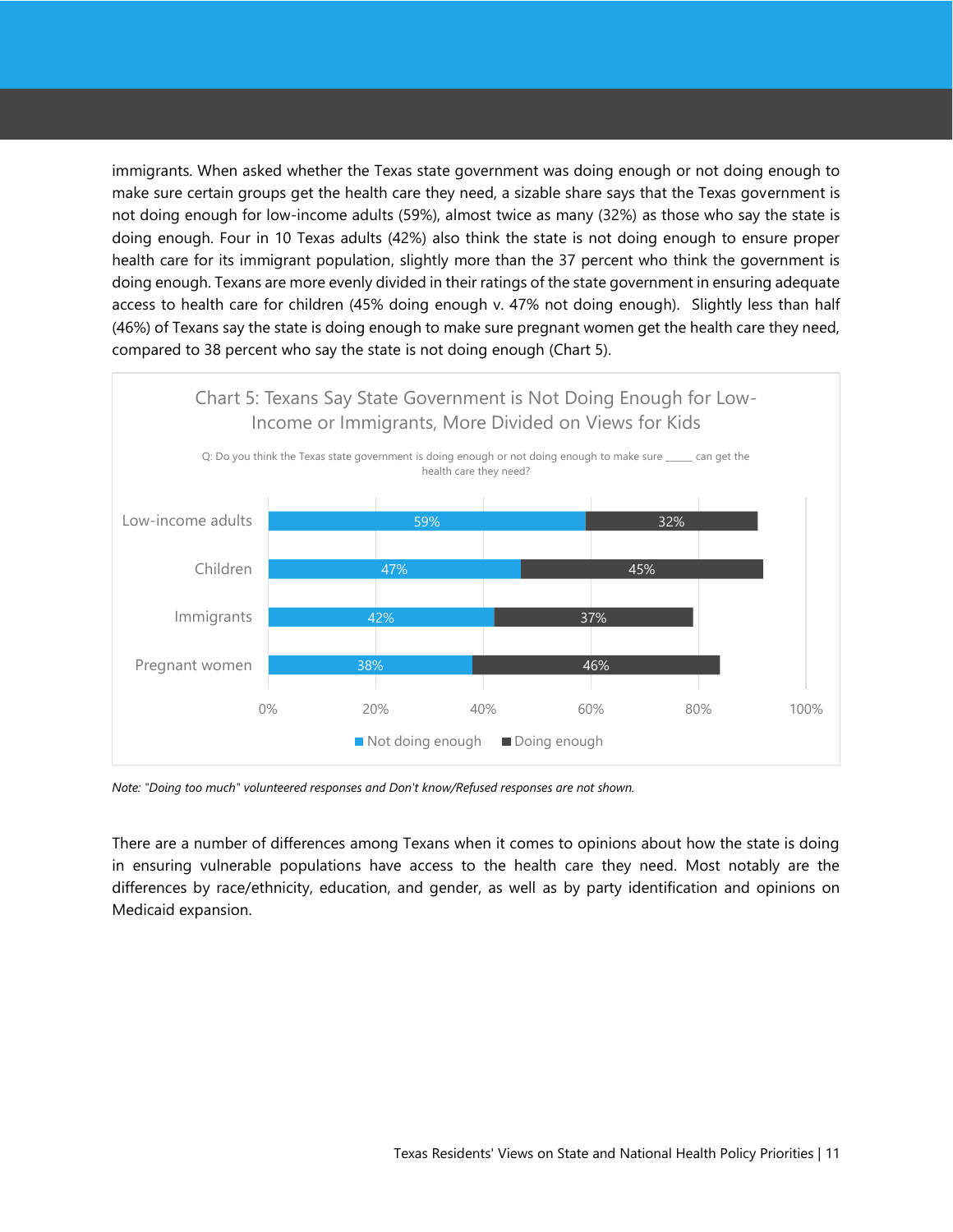| % who say<br>state<br>govern-         | <b>GENDER</b> |     | <b>RACE/ETHNICITY</b> |              |       |                    | <b>EDUCATION</b> |               | <b>PARTY ID</b> | <b>MEDICAID</b><br><b>EXPANSION</b> |     |       |               |
|---------------------------------------|---------------|-----|-----------------------|--------------|-------|--------------------|------------------|---------------|-----------------|-------------------------------------|-----|-------|---------------|
| ment is not<br>doing<br>enough<br>for | M             | F   | Wht.                  | <b>Black</b> | Hisp. | <b>No</b><br>coll. | Some<br>coll.    | Coll.<br>grad | Dem             | Ind                                 | Rep | Favor | $Op-$<br>pose |
| Low-<br>income<br>adults              | 52%           | 65% | 50%                   | 81%          | 62%   | 63%                | 56%              | 56%           | 76%             | 61%                                 | 41% | 73%   | 32%           |
| Children                              | 44%           | 49% | 41%                   | 69%          | 49%   | 48%                | 44%              | 50%           | 63%             | 49%                                 | 32% | 57%   | 29%           |
| Immigrants                            | 36%           | 47% | 29%                   | 56%          | 54%   | 46%                | 35%              | 44%           | 62%             | 47%                                 | 16% | 53%   | 21%           |
| Pregnant<br>women                     | 39%           | 37% | 33%                   | 57%          | 39%   | 34%                | 36%              | 46%           | 53%             | 44%                                 | 19% | 49%   | 19%           |

**Table 5: Views on State Government's Performance in Getting Health Care to the Vulnerable**

Women are more likely than men to think that the state government is not doing enough for low-income adults' and immigrants' health care needs. Black adults are more likely than white adults to say the state is not doing enough for any of these vulnerable populations. By education, a larger share of those without a college background (63%) think the Texas government is not doing enough for low-income adults, while a larger share of college graduates (46%) believe the health care of pregnant women has not received enough focus from the state. Across the board, Democrats are more likely than Republicans or independents to say the state is not doing enough for these groups. The same pattern is observed among those who support Medicaid expansion in the state, compared with those who do not (Table 5).

# <span id="page-11-0"></span>**TEXANS DIVIDED IN VIEWS OF AFFORDABLE CARE ACT, SHARP PARTISAN DIFFERENCES**

When it comes to the Affordable Care Act, the health reform bill that was signed into law in 2010 and remains the law of the land when it comes to health care, Texans are more evenly divided in their views than adults nationally. Forty-seven percent of Texans have a favorable view of the Affordable Care Act, including 25 percent who view it very favorably. In contrast, 46 percent of Texans have an unfavorable opinion of the ACA, including 31 percent who view it very unfavorably. Nationally, one-half of U.S. adults have a favorable view of the health care law, 40 percent have an unfavorable view, and 10 percent did not answer the question, according to the January 2019 Health Tracking Poll conducted by the Kaiser Family Foundation.<sup>2</sup>

Unsurprisingly, opinions about the Affordable Care Act, often dubbed Obamacare, split sharply along party lines. Three-quarters of Democrats (75%) have either a very favorable opinion (41%) or somewhat favorable opinion (34%) of Obamacare. Republicans hold strongly unfavorable views of the ACA, with 63 percent

l

 $2$  KFF Health Tracking Poll – January 2019: The Public On Next Steps For The ACA And Proposals To Expand Coverage: https://www.kff.org/health-reform/poll-finding/kff-health-tracking-poll-january-2019/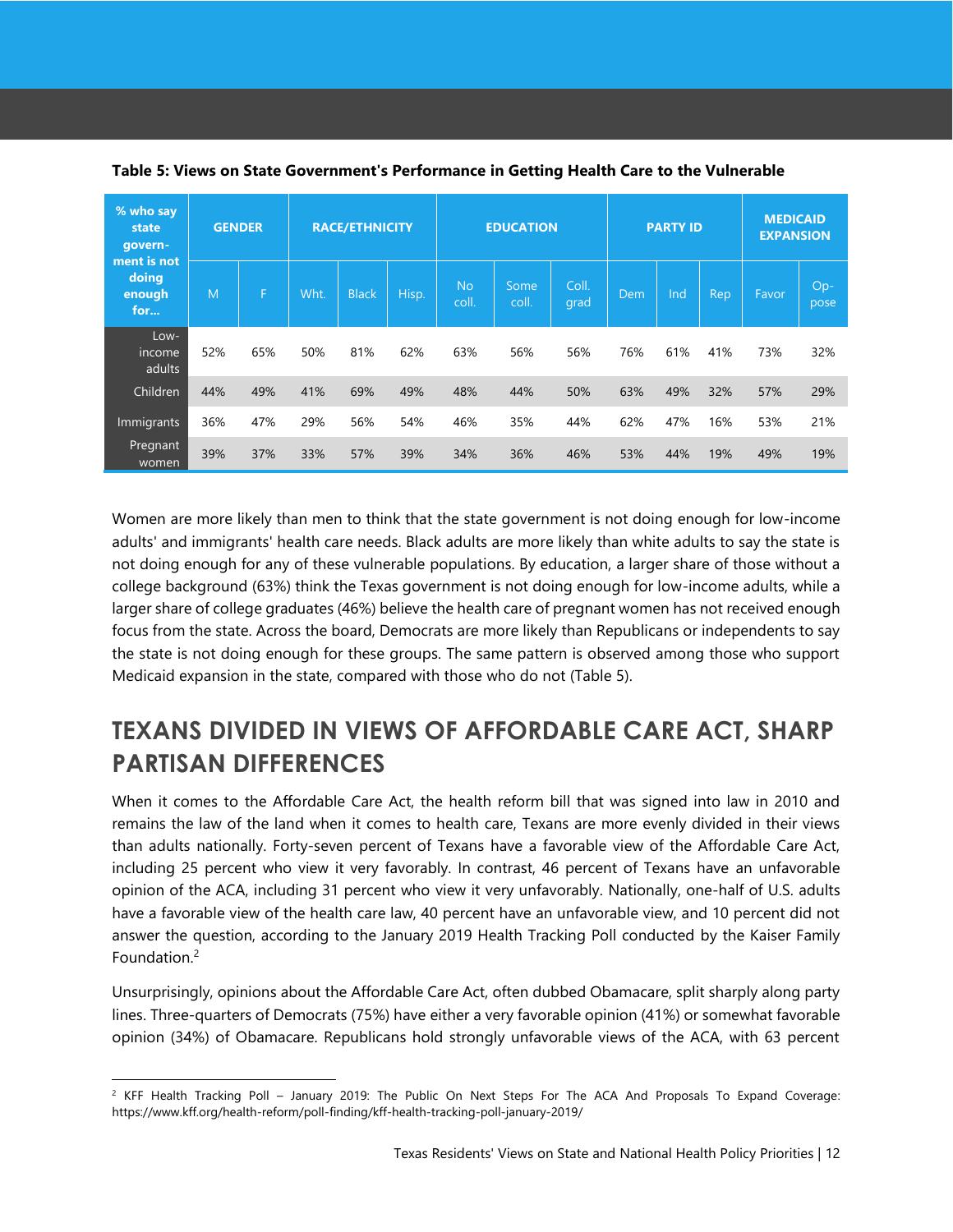saying their opinion of the 2010 health care law is very unfavorable and 18 percent rating it somewhat unfavorably. Independents are more divided in their views but break more favorably for Obama's landmark health care reform by a 51%-41% margin.

# <span id="page-12-0"></span>**MANY TEXANS TOUCHED BY MEDICAID, VIEW MEDICAID PROGRAM FAVORABLY**

As one of 14 states that did not expand Medicaid under the Affordable Care Act, low-income adults in Texas are eligible for Medicaid only if they meet certain requirements, such as people with disabilities, pregnant women, and parents with very low incomes. About 4 million people are covered by Medicaid in Texas and nearly three-quarters (73%) are children.<sup>3</sup> According to analysis of Census data conducted by the Kaiser Family Foundation, 59 percent of Hispanic adults, 21 percent of white adults, and 16 percent of black adults in Texas are covered by Medicaid,<sup>4</sup> and 66 percent are families with at least one full-time worker (working 35 hours or more per week).<sup>5</sup>

Seven in 10 Texans overall (72%) report having any sort of personal connection to Medicaid, including 30 percent who have ever been personally covered by Medicaid, 15 percent who ever had a child covered by Medicaid, and 27 percent who have close friends or family ever covered by the program. Just over onequarter (28%) have no connection to Medicaid or did not say.

Certain demographic groups within the state tend to report a connection to Medicaid at a higher rate than others, namely women, younger adults 18-29 and 30-49, black or Hispanic adults, lower-educated Texans, and those with very low incomes. Women (41%) and adults with incomes below 250 percent of the federal poverty level (40%) are among the largest share of Texans reporting ever being personally covered by Medicaid, followed by Hispanics (38%), those with no (37%) or some (32%) college education, and equal shares of those ages 18-29 (37%) and 30-49 (35%). Men, white adults, those with higher incomes, those with more education, and older Texans are less likely to have ever personally received Medicaid benefits. However, large proportions across all key demographic groups report having at least some connection to the Medicaid program, either a personal one or through someone close to them (Chart 6).

l

<sup>&</sup>lt;sup>3</sup> Texas Health and Human Services, Healthcare Statistics, data for October 2018 accessed February 3, 2019: <https://hhs.texas.gov/about-hhs/records-statistics/data-statistics/healthcare-statistics>

<sup>4</sup> Kaiser Family Foundation's report "Distribution of the Nonelderly with Medicaid by Race/Ethnicity," estimates based on analysis of the 2017 American Community Surve[y https://www.kff.org/medicaid/state-indicator/distribution-by-raceethnicity-4/](https://www.kff.org/medicaid/state-indicator/distribution-by-raceethnicity-4/)

<sup>&</sup>lt;sup>5</sup> Kaiser Family Foundation's report "Distribution of the Nonelderly with Medicaid by Family Work Status," estimates based on analysis of the 2017 American Community Survey<https://www.kff.org/medicaid/state-indicator/distribution-by-employment-status-4/>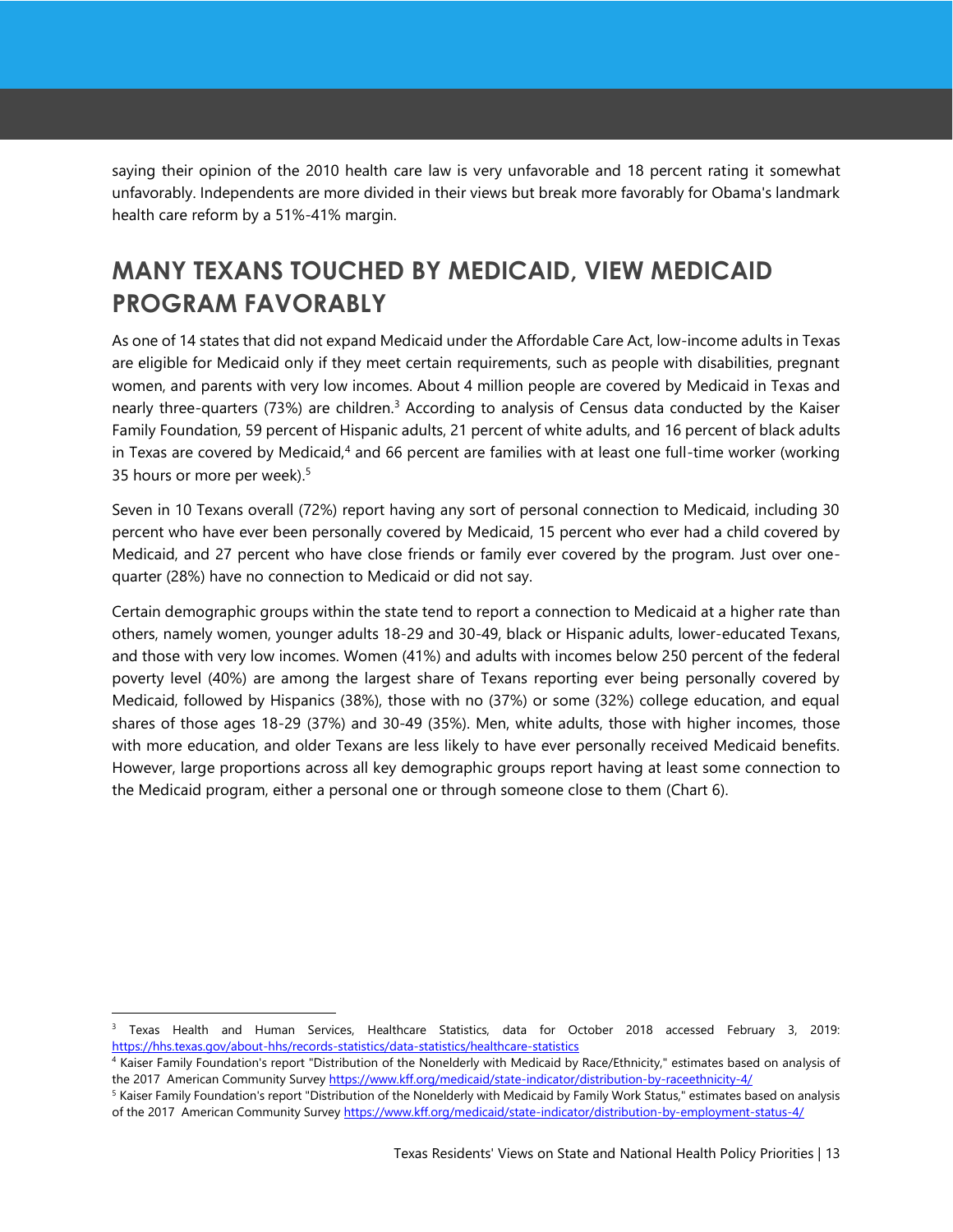

*Note: A personal connection to Medicaid is defined as: Self ever covered by Medicaid, Child ever covered by Medicaid, or Family or close friends ever covered by Medicaid.*

Widespread connection to Medicaid may also be a key driver for views about the program. Adults in the Lone Star State also look favorably upon the Medicaid program. Seven in 10 Texans today have a favorable opinion of Medicaid, equal to the share who held that opinion in the 2018 survey. Unsurprisingly, those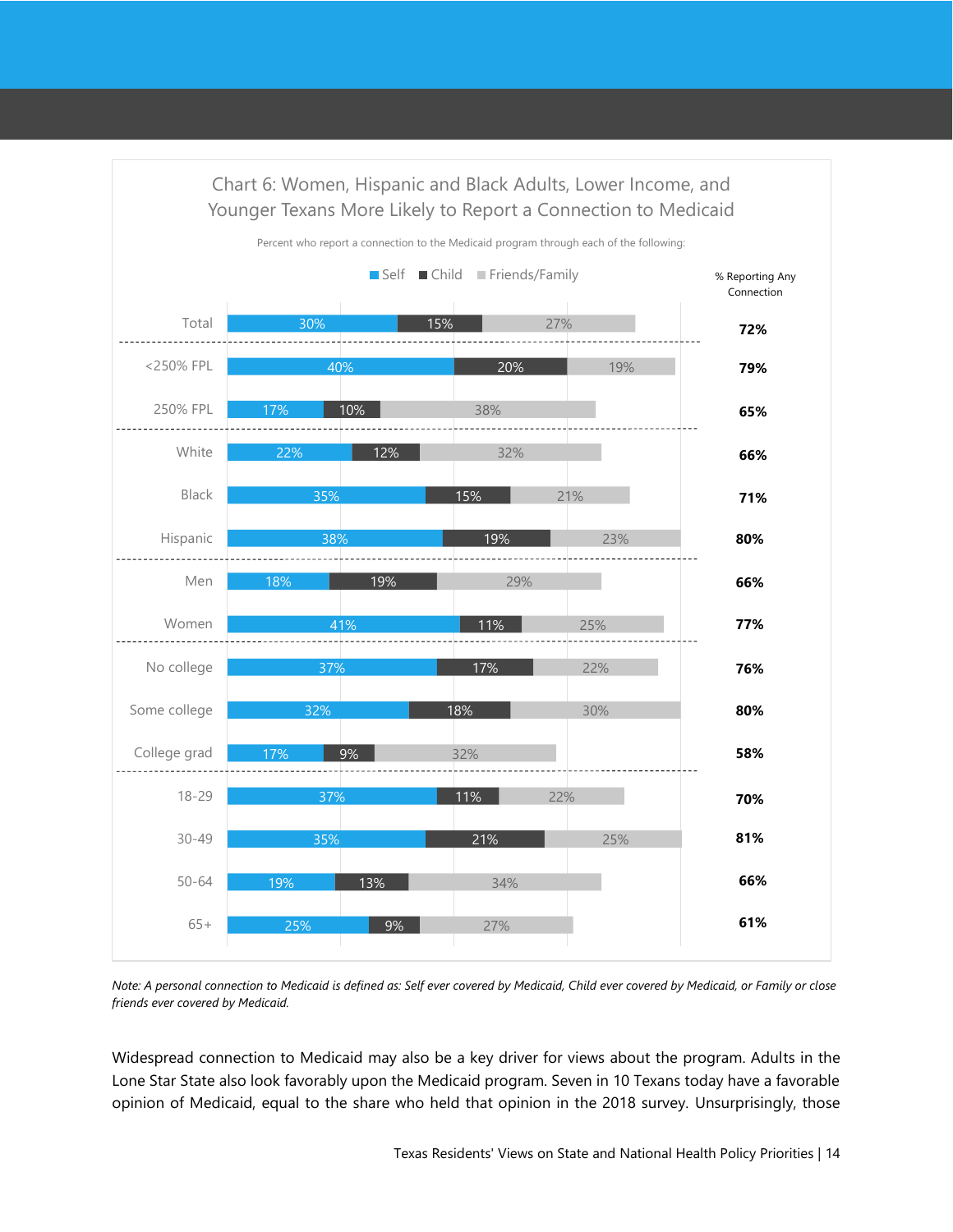who have any connection to Medicaid are more likely to have an overall favorable opinion of the program than those with no connection (75% v. 63%), but those with no connection to Medicaid are interestingly not more likely to view it unfavorably (26% no connection and unfavorable and 21% connection and unfavorable). Among the largest shares of the Texas general public who have a very favorable opinion of Medicaid are: those with incomes under 138% of the federal poverty level (50%), foreign-born Texans (47%), mothers (47%), Democrats (46%), those in fair or poor health (46%), Hispanics (48%), those with no college education (43%), black Texans (41%), and women (39%) (Tables 6a/6b).

|                                  | <b>Total</b> | <b>PARTY ID</b> |     |     |      | <b>RACE/ETHNICITY</b> |       |            | <b>INCOME (% OF FPL)</b> | <b>MEDICAID</b><br><b>CONNECTION</b> |                       |                             |
|----------------------------------|--------------|-----------------|-----|-----|------|-----------------------|-------|------------|--------------------------|--------------------------------------|-----------------------|-----------------------------|
|                                  |              | Dem             | Ind | Rep | Wht. | <b>Black</b>          | Hisp. | < 138<br>% | 138%-<br>250%            | 250%<br>$+$                          | Any<br>conne<br>ction | <b>No</b><br>conne<br>ction |
| <b>NET</b><br><b>Favorable</b>   | 72%          | 79%             | 72% | 65% | 65%  | 75%                   | 77%   | 77%        | 73%                      | 69%                                  | 75%                   | 63%                         |
| Very<br>favorable                | 35%          | 46%             | 36% | 25% | 24%  | 41%                   | 48%   | 50%        | 37%                      | 25%                                  | 39%                   | 26%                         |
| Somewhat<br>favorable            | 36%          | 33%             | 35% | 40% | 41%  | 34%                   | 30%   | 27%        | 36%                      | 44%                                  | 36%                   | 36%                         |
| <b>NET</b><br><b>Unfavorable</b> | 22%          | 16%             | 22% | 28% | 27%  | 20%                   | 20%   | 19%        | 21%                      | 25%                                  | 21%                   | 26%                         |
| Somewhat<br>unfavorable          | 12%          | 8%              | 12% | 18% | 17%  | 6%                    | 10%   | 10%        | 13%                      | 14%                                  | 12%                   | 15%                         |
| Very<br>unfavorable              | 10%          | 9%              | 10% | 11% | 10%  | 13%                   | 9%    | 9%         | 8%                       | 11%                                  | 9%                    | 12%                         |

#### **Table 6a: Views on Medicaid by Key Demographic Groups**

*Note: Don't know/Refused responses are not shown.*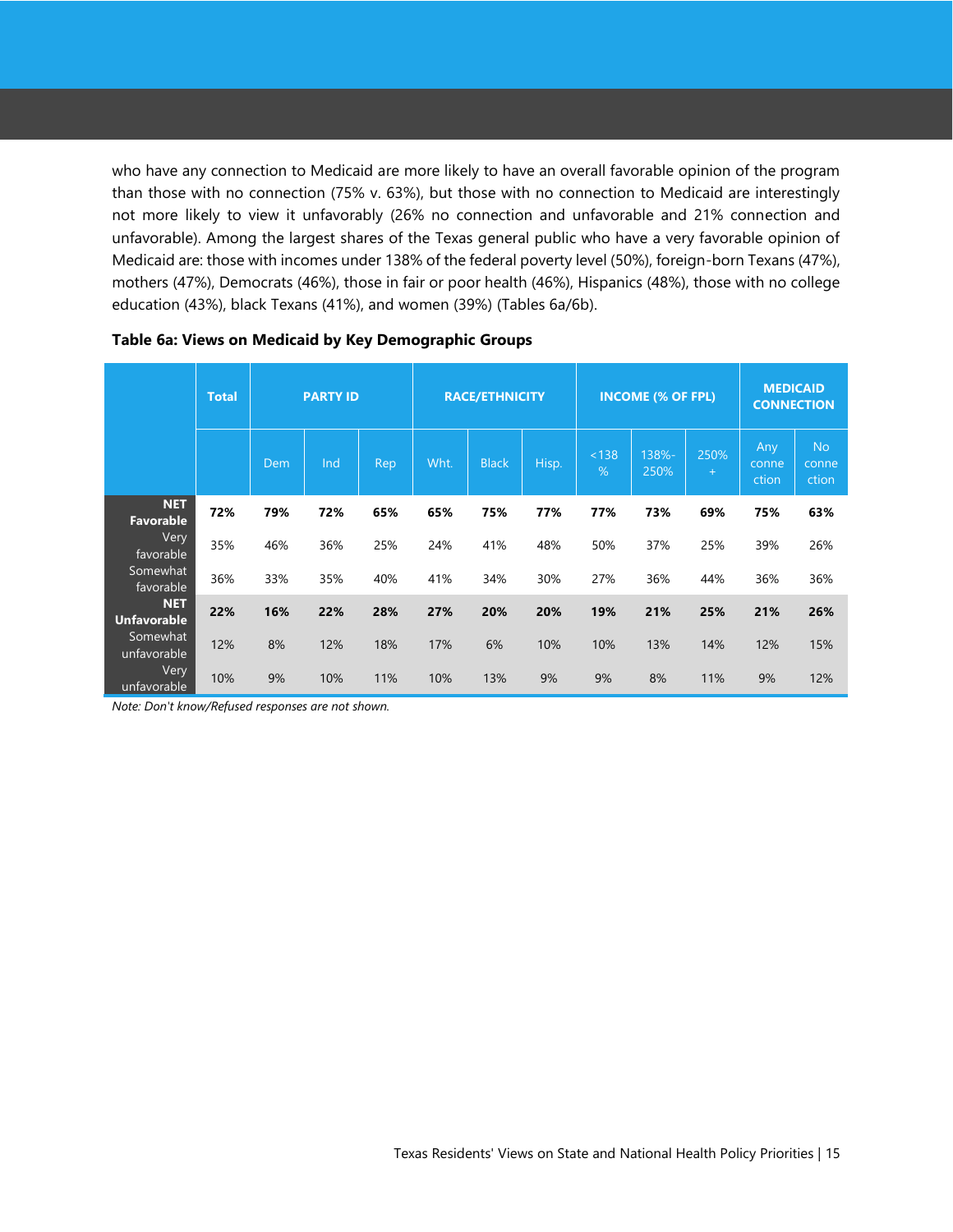|                                  | <b>Total</b> |              | <b>IMMIGRANT</b><br><b>STATUS</b> |                      | <b>EDUCATION</b> |                 | <b>HEALTH STATUS</b>                |               | <b>GENDER</b> |       |  |
|----------------------------------|--------------|--------------|-----------------------------------|----------------------|------------------|-----------------|-------------------------------------|---------------|---------------|-------|--|
|                                  |              | U.S.<br>born | Foreign-<br>born                  | <b>No</b><br>college | Some<br>college  | College<br>grad | Excellent/<br>Very<br>qood/<br>Good | Fair/<br>Poor | Men           | Women |  |
| <b>NET</b><br><b>Favorable</b>   | 72%          | 70%          | 78%                               | 75%                  | 70%              | 68%             | 71%                                 | 73%           | 69%           | 74%   |  |
| Very<br>favorable                | 35%          | 33%          | 47%                               | 43%                  | 31%              | 28%             | 31%                                 | 46%           | 31%           | 39%   |  |
| Somewhat<br>favorable            | 36%          | 37%          | 32%                               | 32%                  | 38%              | 40%             | 40%                                 | 27%           | 37%           | 35%   |  |
| <b>NET</b><br><b>Unfavorable</b> | 22%          | 24%          | 17%                               | 21%                  | 24%              | 24%             | 23%                                 | 22%           | 23%           | 22%   |  |
| Somewhat<br>unfavorable          | 12%          | 14%          | 8%                                | 11%                  | 16%              | 11%             | 13%                                 | 12%           | 12%           | 13%   |  |
| Very<br>unfavorable              | 10%          | 10%          | 8%                                | 10%                  | 7%               | 13%             | 10%                                 | 10%           | 11%           | 9%    |  |

#### **Table 6b: Views on Medicaid by Key Demographic Groups**

*Note: Don't know/Refused responses are not shown.*

Despite the state's strict Medicaid eligibility requirements and less than half of Texans reporting ever receiving help through Medicaid for themselves or a child, six in 10 Texans say that Medicaid is either very important (43%) or somewhat important (16%) for them and their family. A smaller but still substantial share (40%) say the program is not important for them, including 28 percent who say it is not at all important for their family.

### <span id="page-15-0"></span>**WIDESPREAD SUPPORT FOR MEDICAID EXPANSION IN TEXAS**

Most Texans (59%) believe that the current Medicaid program is working well for most low-income people covered by the program in the state, 29 percent say it is not working well, and 11 percent do not know enough to say. Many of the same groups that hold favorable opinions of Medicaid are also the adults who say the current Medicaid program is working well, including foreign-born Texans (70%), Hispanics (67%), those with incomes under 138% of the federal poverty level (63%), and no college (64%) or only some college (63%). However, some adults championing the current Medicaid program are those who oppose Medicaid expansion and would rather keep the current program going than grow it. Seventy-two percent of those who oppose Medicaid expansion say the current program is working well, compared with 55 percent who support expansion. A similar trend emerges among Republicans who say the current program is working well, double-digits more than the Democrats (56%) or independents (57%). Among those who say the current program is not working well are those who do not think the program goes far enough in supporting low-income Texans: Democrats (35%) and those who support expansion of the program (35%).

Though the majority of Texans were unaware of the state's standing as highest in the nation of uninsured residents, they are more aware of the status of Medicaid expansion in Texas but many get it wrong or are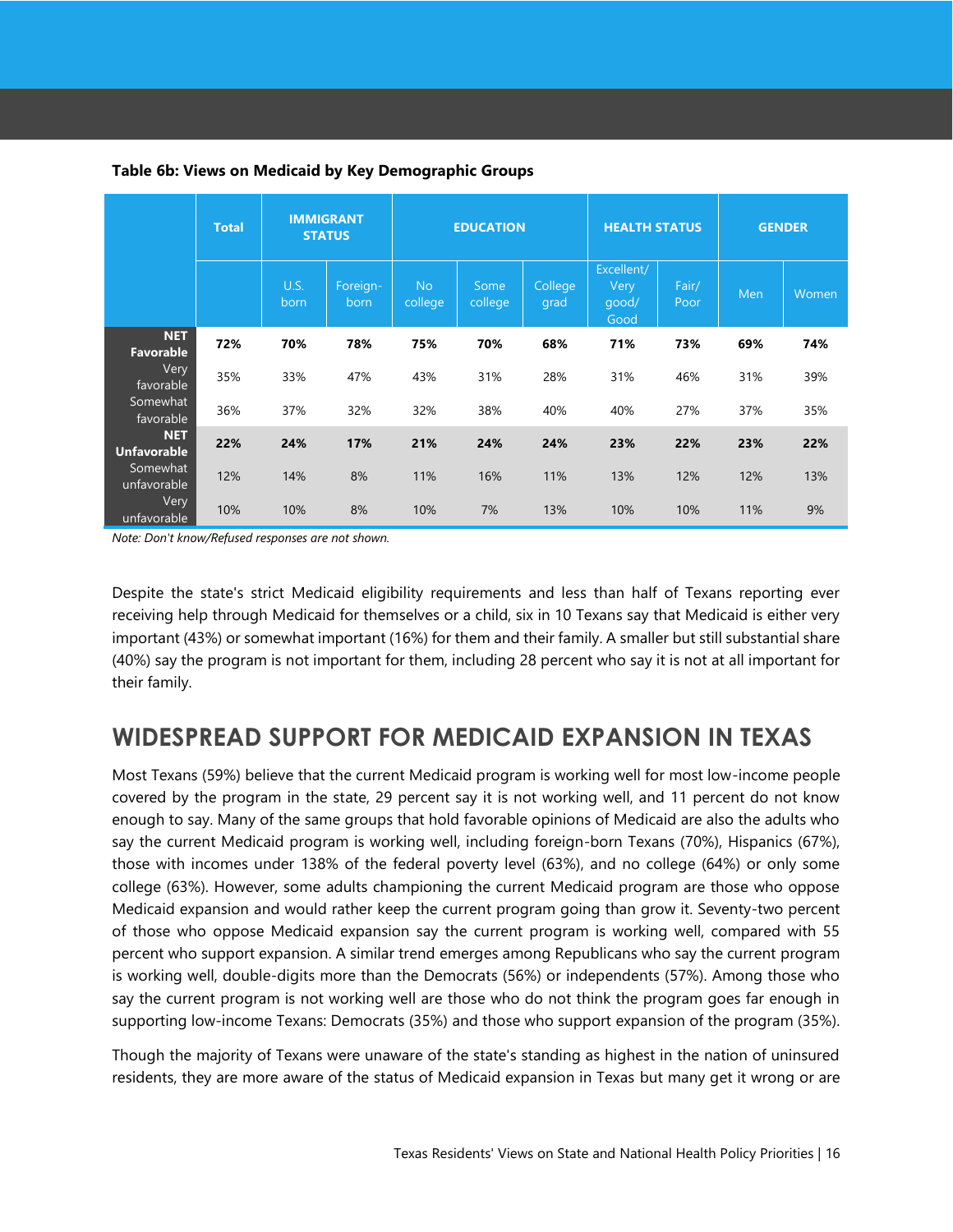unsure. A 47 percent plurality know that Texas has not expanded the Medicaid program, 18 percent mistakenly believe that it has, and 35 percent do not know.

When asked whether they think Texas should keep Medicaid as it is today or expand it to cover more lowincome uninsured people, nearly two-thirds (64%) support expansion, more than double those who would rather keep the current program as is (31%). This finding is unchanged from the 2018 survey.

Among the key proponents for Medicaid expansion are Democrats (84%), independents (68%), and lowerincome Texans below 138% FPL (77%).

|                        | <b>Total</b> |     | <b>PARTY ID</b> |      |      | <b>RACE/ETHNICITY</b> |       | <b>INCOME (% OF FPL)</b> |               |         |  |
|------------------------|--------------|-----|-----------------|------|------|-----------------------|-------|--------------------------|---------------|---------|--|
|                        |              | Dem | Ind             | Rep. | Wht. | <b>Black</b>          | Hisp. | < 138%                   | 138%-<br>250% | $250%+$ |  |
| <b>Expand Medicaid</b> | 64%          | 84% | 68%             | 38%  | 51%  | 87%                   | 71%   | 77%                      | 66%           | 53%     |  |
| Keep Medicaid as is    | 31%          | 15% | 27%             | 55%  | 42%  | 10%                   | 27%   | 20%                      | 29%           | 42%     |  |

**Table 7: Views on Medicaid Expansion by Key Demographic Groups**

*Note: Don't know/Refused responses are not shown.*

There is also widespread support among the nonelderly uninsured (76%), women (69%), younger adults ages 18-29 (72%) or ages 30-49 (70%), and black (87%) and Hispanic (71%) residents (Table 7).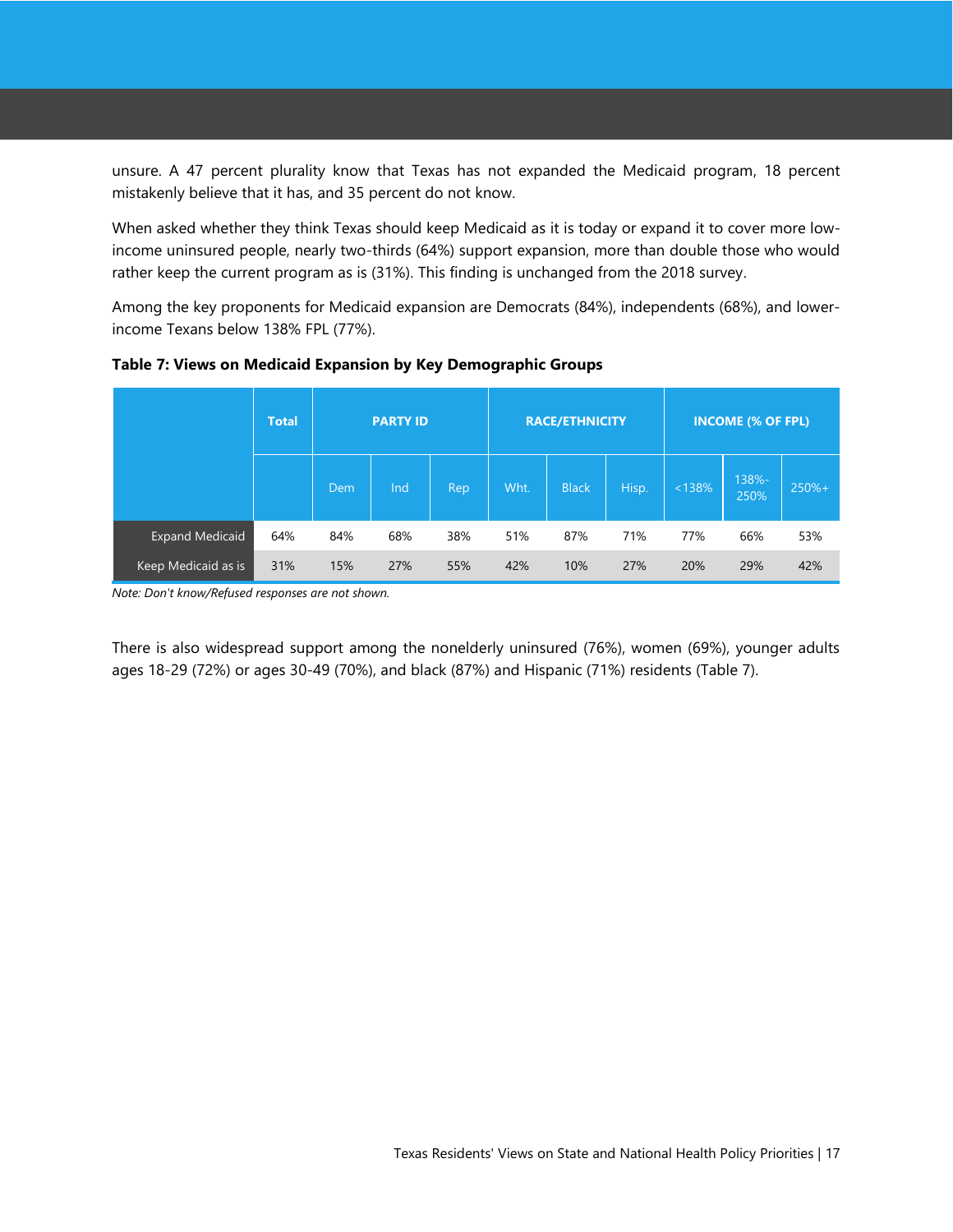# <span id="page-17-0"></span>**METHODOLOGY**

SSRS conducted the second wave of the *Texas Health Policy Survey* on behalf of Episcopal Health Foundation (EHF) from January 3 through January 25, 2019. The goal of this survey was to detail the attitudes and experiences of Texas adults regarding their health care, with a comparison to a similar study completed in 2018. 6 For the *Texas Health Policy Survey,* SSRS interviewed a representative sample of 1,210 Texas adults (age 18 or older), reached via landline (n=345) and cell phone (n=865) random digit dialing (RDD). Interviews were conducted by live professional telephone interviewers in English or Spanish based on the respondent's language preference.

Weighting is generally used in survey analysis to compensate for sample designs and patterns of nonresponse that might bias results. The survey data are weighted to balance the sample demographics to match estimates for the Texas adult population. The margin of sampling error for this study is +/- 3.6 percentage points for results based on the total sample.

l

<sup>6</sup> [https://www.episcopalhealth.org/files/1515/2908/8060/Topline-Texas\\_Health\\_Policy\\_Survey.pdf](https://www.episcopalhealth.org/files/1515/2908/8060/Topline-Texas_Health_Policy_Survey.pdf)